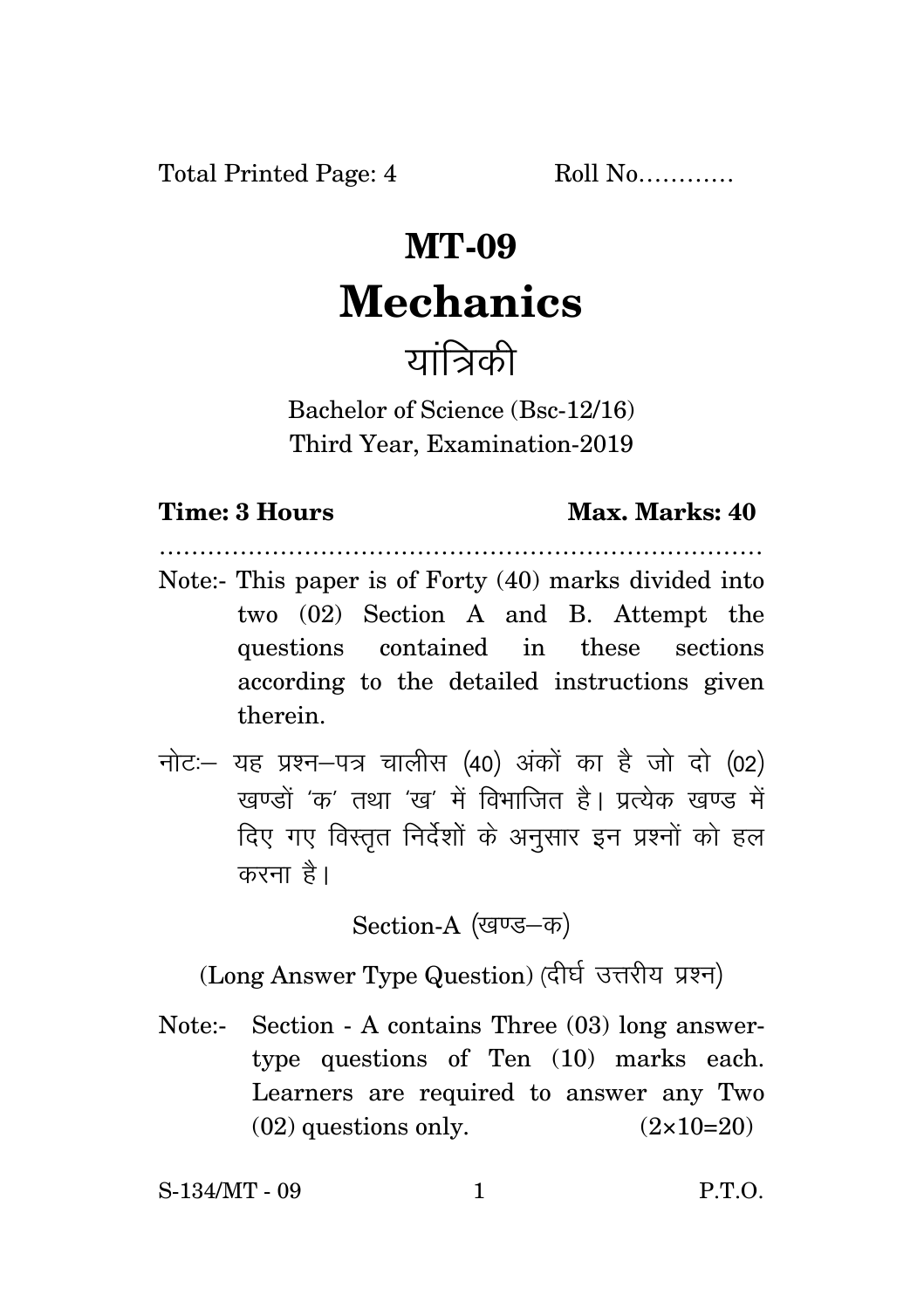- नोट :- खण्ड 'क' में तीन (03) दीर्घ उत्तरीय प्रश्न दिये गये हैं। प्रत्येक प्रश्न के लिए दस (10) अंक निर्धारित हैं। शिक्षार्थियों को इनमें से केवल दो (02) प्रश्नों के उत्तर देने हैं।
- $\mathbf{1}$ . Show that for a common catenary  $y = c \cosh \frac{x}{a}$ एक समरूप कैटनरी के लिए सिद्ध किजिए  $y = c \cosh \frac{x}{2}$
- For motion in a plane show that radial 2. acceleration =  $\frac{d^2r}{dt^2} - r \left(\frac{dQ}{dt}\right)^2$ Transverse acceleration =  $r \frac{d^2 Q}{dt^2} + 2 \frac{dr}{dt} \cdot \frac{dQ}{dt}$ . एक तलीय गति के लिए सिद्ध कीजिए कि अरीय त्वरण  $=\frac{d^2r}{dt^2}-r\left(\frac{dQ}{dt}\right)^2$ अनुप्रस्थ त्वरण =  $r \frac{d^2Q}{dt^2} + 2 \frac{dr}{dt} \cdot \frac{dQ}{dt}$ .
- Discuss motion of a particle on the inside of a 3. smooth vertical circle. एक चिकने ऊर्ध्वाधर वृत के अन्तः तल पर कण की गति को समझाइए।

S-134/MT - 09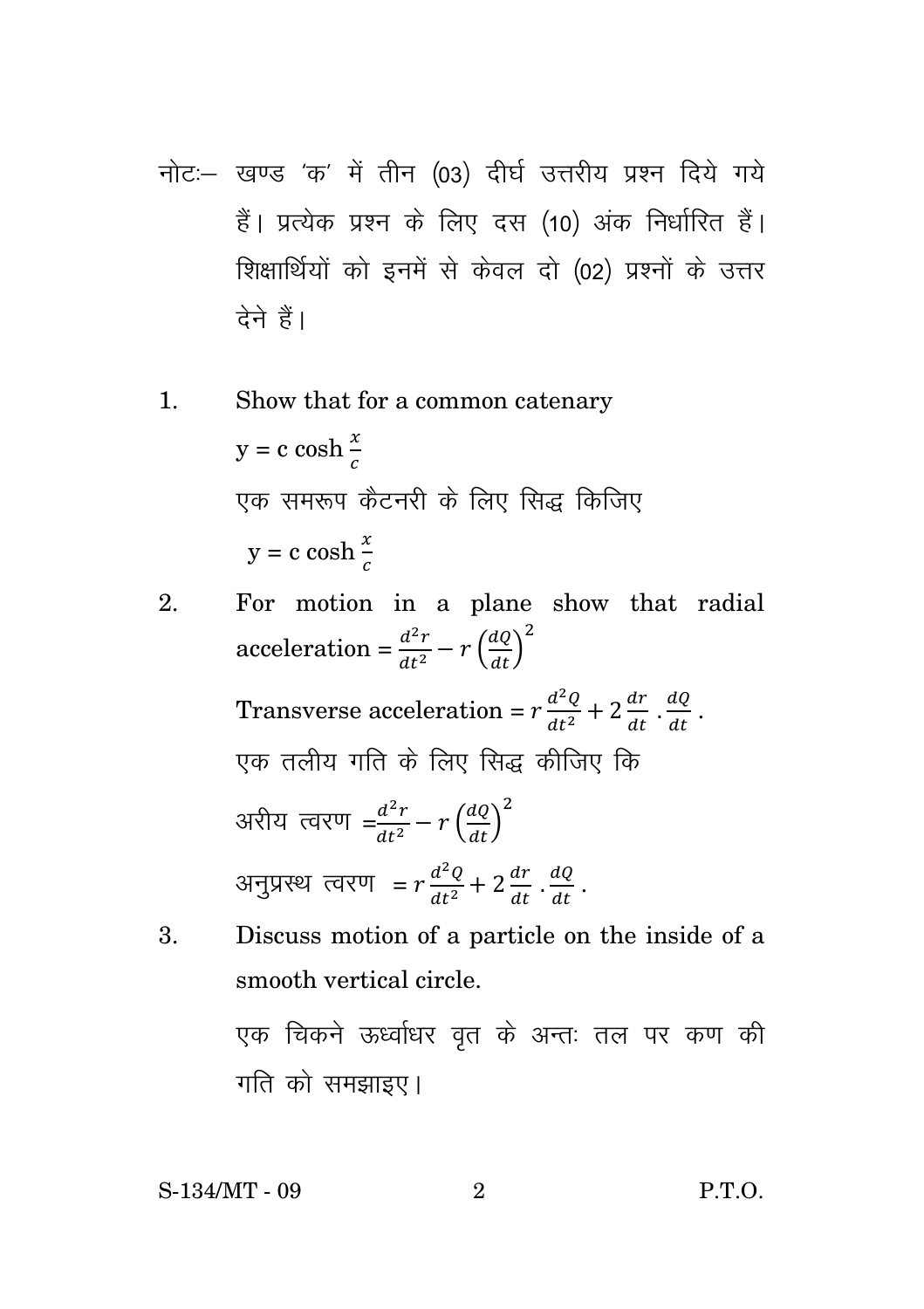#### Section-B (खण्ड-ख)

(Short Answer Type Questions) (लघु उत्तरीय प्रश्न)

- Note:- Section-B contains six (06) short answer type questions of five (05) marks each. Learners are required to answer any four (04) questions only.  $(5 \times 4=20)$
- नोट: खण्ड 'ख' में छ: (06) लघ उत्तरीय प्रश्न दिये गये हैं। प्रत्येक प्रश्न के लिए पाँच (05) अंक निर्धारित हैं। शिक्षार्थियों को इनमें से केवल चार (04) प्रश्नों के उत्तर देने हैं।
- 1. Discuss  $\lambda \mu$  theorem.

 $\lambda - \mu$  प्रमेय को समझाइए।

2. Show that the work done by a force is equal to the algebric sum of works done by its components.

> किसी बल द्वारा संपादित कार्य उसके वियोजित भागों हारा संपादित कार्यों के योग के बराबर होता है।

3. A telegraphic wire is tightly streached between two poles. If distance between two poles is a, and sag is n then tension at ends is

S-134/MT - 09 3 P.T.O.